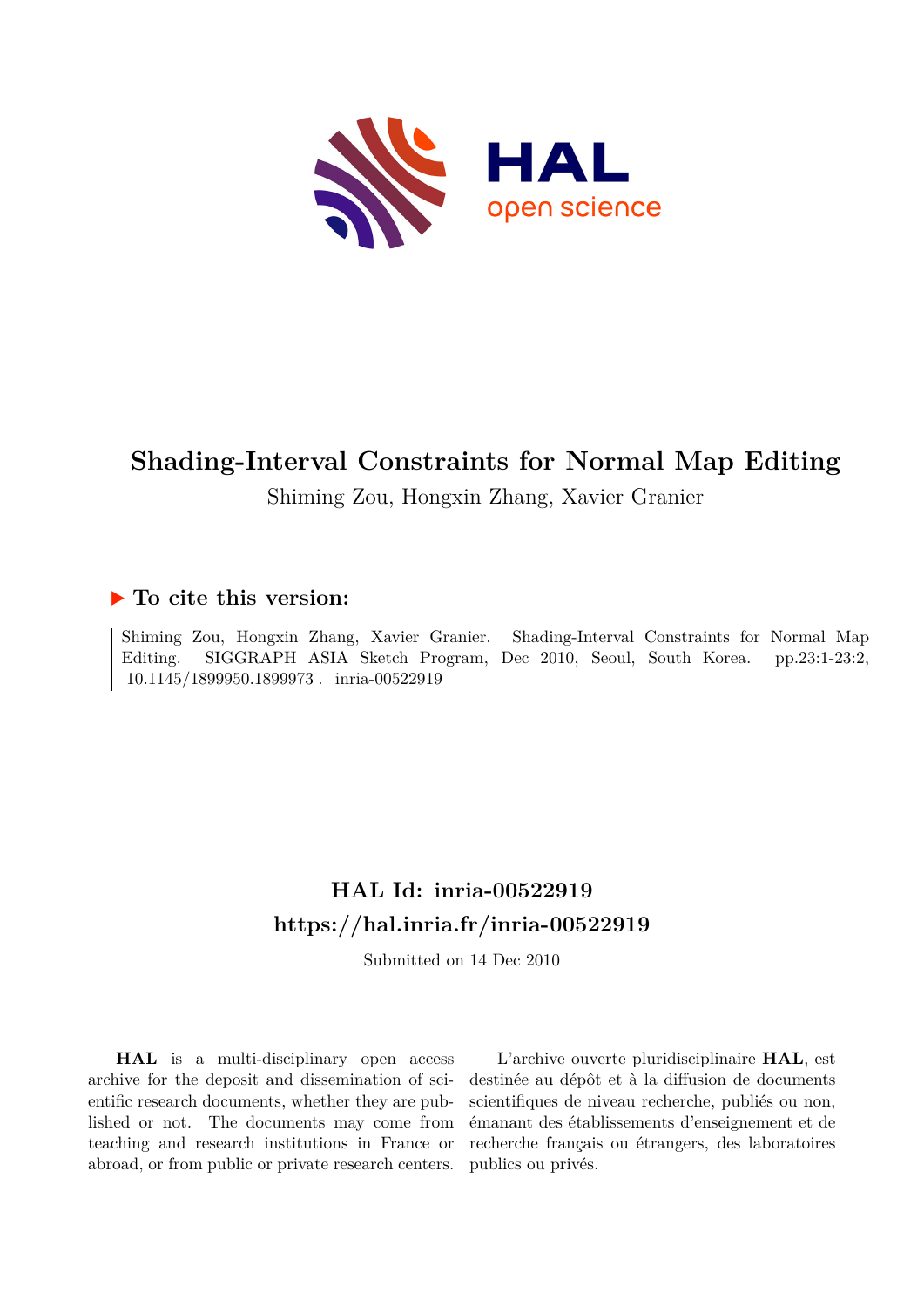### **Shading-Interval Constraints for Normal Map Editing**

Shiming Zou <sup>∗</sup> Hongxin Zhang<sup>†</sup> State Key Lab of CAD&CG, Zhejiang University, China

Xavier Granier‡ INRIA Bordeaux University, France

#### **Abstract**

Normal mapping is a compact representation to create visually rich shapes and shading effects. In this paper, we introduce a new paintbased approach to edit a normal map according to the intended shading, from realistic to non-realistic ones. For this purpose, we have formulated a normal-from-shading operation as a quadratic problem that makes use of intervals on shading. This approach ensures that the resulting normal map visually corresponds to the user-designed shading.

CR Categories: I.3.6 [Methodology and Techniques]: Interaction techniques—Editing; I.3.5 [Computational Geometry and Object Modeling]: Color, shading, shadowing, and texture—Real-time

Keywords: Normal map, Normal from Shading, Paint-based interface

#### **1 Introduction**

In computer graphics, the usage of a simple normal map with a coarse 3D geometry has been proven to be visually efficient to model complex 3D worlds. However, editing a normal-map is nontrivial since it is an intangible information only visualized by the its interaction with some light sources. In general, it requires a good understanding of lighting phenomena and geometry to achieve the intended visual results.

In our approach, the user directly paints his expected shading (realistic or non-photorealistic) and the system infers the corresponding normal map. For this achievement, we extend the classical equality constraint of Shape from Shading to an interval-based constraint (Figure 1). These weakened constraints are well suited to the classical quantization on 255 levels for display, to toon-shading [Decaudin 1996], and to take into account perceptual metrics using visual difference and predictors [Daly 1993]. Therefore, our system will ensure that the visual difference between the drawn image and the resulting solution will not be noticeable.

#### **2 Editing with Shading-Interval Constraints**

From a user-edited shading, we want to infer the new normals while preserving as much as possible the original apparent shape. For geometry editing, recent work [Botsch and Sorkine 2008] have shown that minimizing the change of Laplacian leads to the preservation of original shape details. We thus introduce a similar operator that works on per-pixel normals in image space:

$$
D(\boldsymbol{n}_j) = \boldsymbol{n}_j - \frac{1}{|V_j|} \sum_{k \in V_j} \boldsymbol{n}_k, \tag{1}
$$

where  $V_j$  is the set of neighboring normals of  $n_j$  and  $|V_j|$  indicates the size of set  $V_j$  ( $|V_j| = 4$  in our implementation).



Figure 1: Classical Shape from Shading (left): the angle between the estimated normal and the light direction is fixed. Shape from Interval Shading (right): this angle belongs to an interval.

The new normal map has to both minimize the changes on this operator, but also fulfill the shading interval constraints introduced by user-drawn shading. This results into the quadratic problem:

$$
\min \sum_{j} \|D\mathbf{n}'_{j} - D\mathbf{n}_{j}\|^{2}
$$
  
subject to 
$$
\begin{cases} \langle \mathbf{n}'_{j}, \mathbf{l} \rangle \leq \alpha_{i+1} \\ -\langle \mathbf{n}'_{j}, \mathbf{l} \rangle \leq -\alpha_{i} \end{cases}
$$
 (2)

where  $\{\alpha_i\}$  are the quantized values of the shading and  $n'$  the new normal. This decomposition of the classical problems into one minimization and a set of constraints have been successfully used by Worthington and Hancock [1999] from Shape from Shading. We replace their linear equality constraints by linear inequalities. Furthermore, similarly to most of the previous work in Shape from Shading, the unit length of the resulting normal is not guarantied with such a formulation. We thus normalize the resulting vectors, and the optimization process is repeated with these new normals as initial ones.

#### **3 Results**

Our experiments were performed on a PC workstation with a 2.4 GHz Intel Core 2 Quad processor and an NVIDIA GeForce 8600- GT card. Our quadratic programming solver is implemented on GPU with a fixed number of iterations. The computing cost is linear according to the texture resolution and the number of iteration with an average of 3.6 msec for one iteration and for a  $1024 \times 1024$ normal map. This shows the ability of real-time interaction of our approach.

We have experimented our approach for two main scenarios. For the first one (Figure 2), each time the user is editing the shading for a new light direction, we update the normal map by minimizing the difference with the current one taking into account the new shading. With such an approach, only one normal map is required, but only the last changes are ensured to be visually present in the resulting map. For a full user-control, we propose a second solution (Figure 3): for each new light direction, we use the minimization process to create a new normal map, and interpolate them at rendering time. Compared to [Todo et al. 2007], no complex interpolation scheme is required, while the lighting coherence between different light direction is ensure by the normal-field itself.

<sup>∗</sup> zhedafantasy@gmail.com

<sup>†</sup> zhx@cad.zju.edu.cn

<sup>‡</sup>xavier.granier@inria.fr